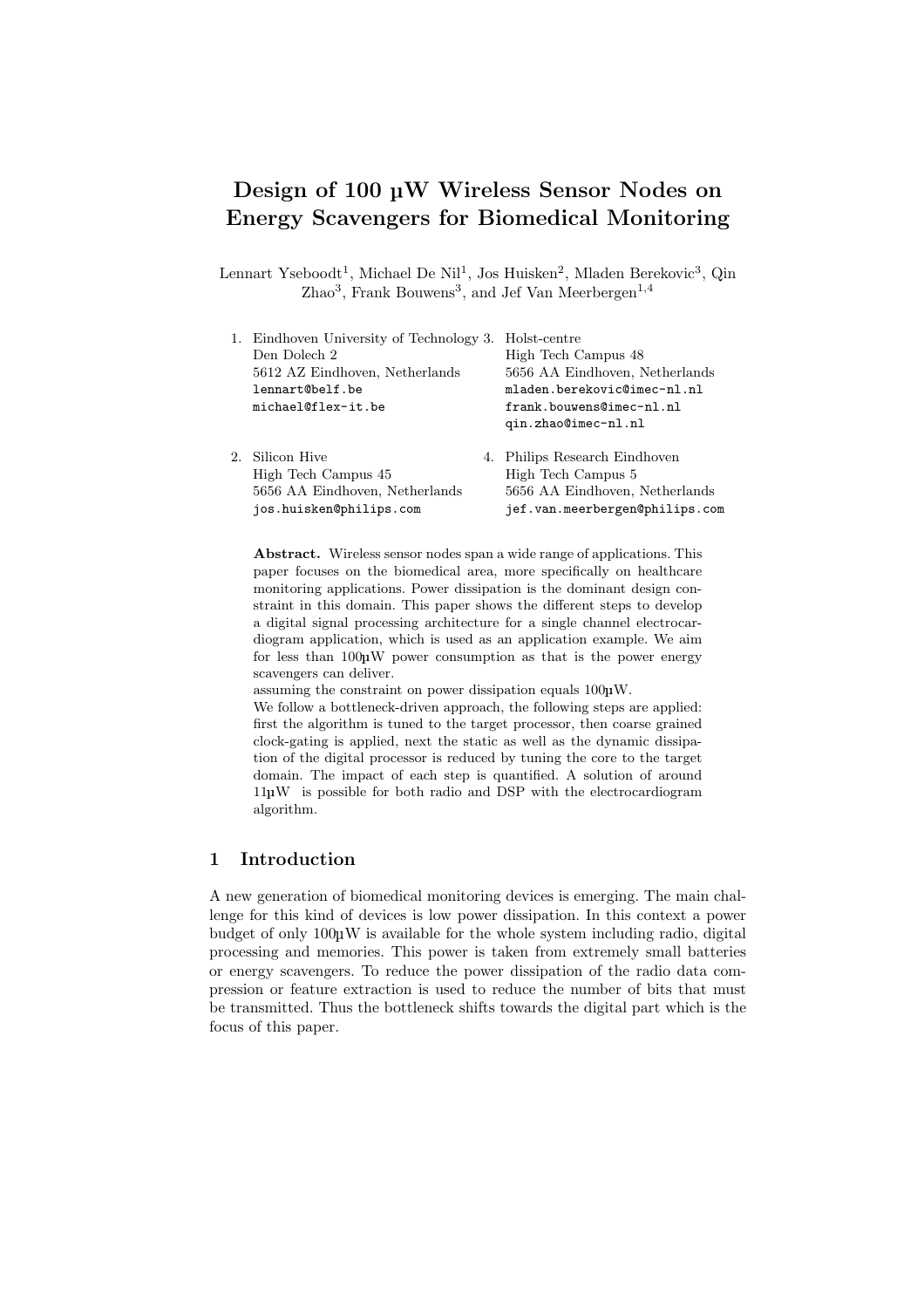The goal of our work is to create a low-power C-programmable DSP, optimized for the application domain via hardware support for application specific instructions. As starting point a reconfigurable processor from Philips' technology incubator Silicon Hive [4] is selected. This technology includes a retargetable C compiler making code development and portability for these processors easy. This programmability is important because of the wide range of applications that can run on the nodes. Programmable nodes allow a lower non recurring engineering cost for the software and the hardware.

We differentiate between static and dynamic power dissipation. The dynamic power is the power consumed due to switching and the internal power, which is the power used inside the cells due to short-circuits and all the power used in the internal nets. It includes the functional units, memories, controller and clock. Current CMOS technology trends indicate that leakage is becoming more dominant with every new process generation. In our experiments leakage power soon turns out to be an important factor, up to 100µWof leakage was measured. Our focus has gone both into reducing static as in reducing dynamic power by minimizing the time the processor is active. As a case study we examined an ECG algorithm running on the proposed platform, what we learned from this example led to more general system level conclusions.

#### 2 System level architecture

A generic sensor node consists of several subsystems as depicted in Fig. 1. There is a digital processing subsystem with level 1 local memory, a level 2 memory subsystem, including RAM and non-volatile memories, an array of sensors and possibly actuators, a radio system and a power subsystem including a source and powermanager, which is responsible for waking up various parts of the node when needed. This conceptual model holds independent of specific chip or die boundaries and leaves open several packaging technologies. If level 2 memories are kept off-die then multiple instances of the sensor node can be made without having to create a new chip.



Fig. 1: Overview of the architecture of a wireless sensor node

In current systems the power is supplied by a small battery or from energy scavengers. Battery powered nodes have the disadvantage of requiring maintenance. Different forms of energy scavenging are possible but in this paper we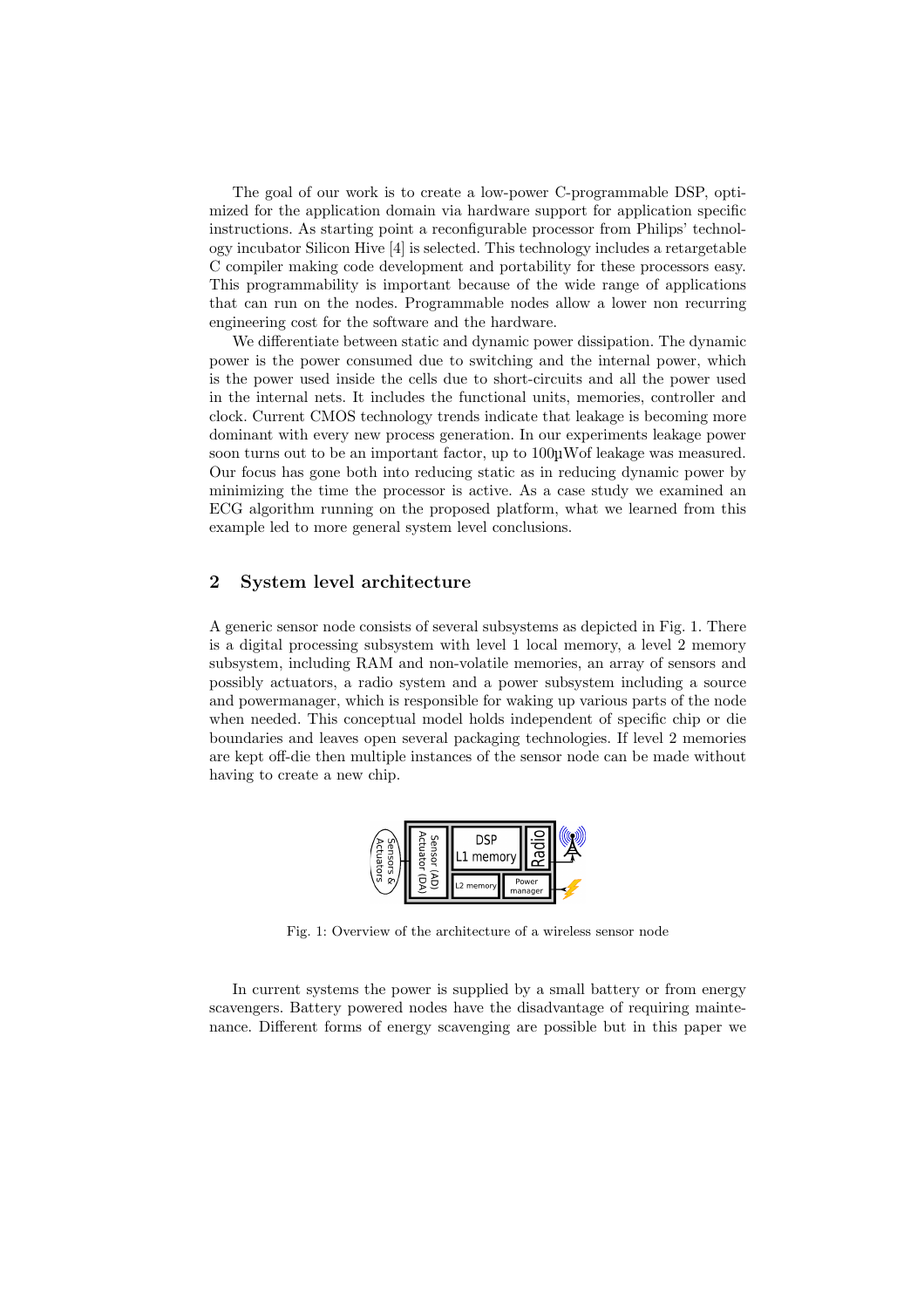assume a power budget of around  $100\mu$ W [5]. This number includes power consumed by the radio and the sensors, it is the global power budget of the entire sensor node.

The digital subsystem must be programmable in order to be able to run different algorithms such as ECG or EEG analysis, or altogether new algorithms from the biomedical domain. Furthermore real time constraints must be met especially when actuators are involved.

From a power dissipation point of view the most important consumers are the radio, the memory and the digital subsystem. Commercially available radios consume 150nJ/bit [7] and as a consequence the transmission of raw data can be expensive. An algorithm to reduce the amount of data via compression or feature extraction usually is a better compromise between computation and communication. In addition to the radio most subsystems exploit duty cycling and sleep modes to reduce the dissipation. Next the DSP must be tuned to the application. Also the memory subsystem can dissipate a lot of power. What is needed is a hierarchical memory subsystem optimized for power dissipation by reducing the size of the lowest level memories. These design principles will now be discussed in more detail and illustrated with an example, which is explained first.

## 3 Application

The electrocardiogram is a well studied topic, several interesting algorithms exist. One of the simplistic functions such an algorithm can offer is the detection for the ventricular contraction, when the heart pumps blood to the lungs and the body. In an ECG we call this event the R peak, situated in the QRS complex (Fig. 2). The algorithm we use as a testcase is based on the opensource ECG detection program from EP Limited [3].

The algorithm uses the Pan-Tomkins [1] method for R peak detection. The Pan-Tomkins method is a filtering based method to detect the frequency that is unique to the steeper R peak.

This algorithm extracts the key features reducing the amount of transmitted bits by 100x. The minimum frequency for ECG analysis is 200Hz, with a 16 bit sample width. Indeed sending raw data requires  $200 * 16b = 400B/s$ . Assuming 150 nJ/ bit the dissipation is 480µW which is higher than the available budget. The Pan-Tomkins method reduces this to 4B/s or 4.8 µW. The 4 bytes can hold all the information that can be extracted by this algorithm: the time between R peaks, the height of the R peak and the baseline drift.

## 4 Optimization DSP

After removing the radio bottleneck the problem shifts towards the DSP. Therefore we have chosen an ASIP (Application Specific Instruction set processor [12]) approach which allows to tune the core to the application domain. First we describe the reference core followed by the power optimizations.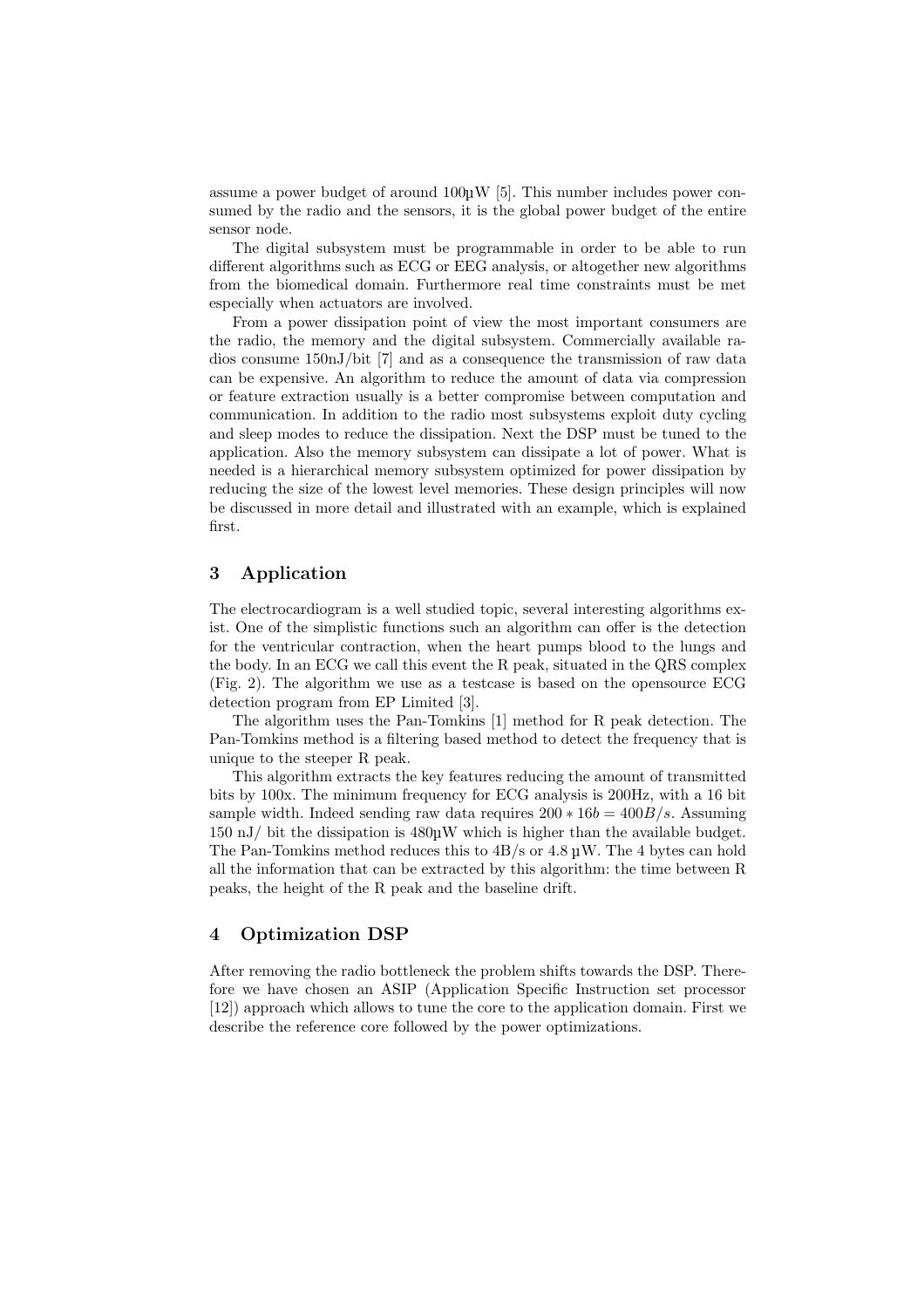

Fig. 2: The QRS complex and the detection of beats

#### 4.1 Reference core

Because of flexibility (easy to modify) a PearlRay processor from Silicon Hive [6] was selected. The processor is reconfigurable, i.e. there exists a parameterizable description of the architecture and a C-compiler that can generate code for any possible architecture instance. The top level configuration file controls certain aspects of the processor: data widths, functional unit placement, custom functional units, configurations of the issue slots. . .We generated a default configuration with 32kB of data memory and 32kB of program memory. The processor is a VLIW with three issue slots, 128 bit wide instructions and is synthesized for a speed of 100MHz. This speed is the 'sweet spot' for this design. Synthesizing the core for several clock frequencies shows that speeds above 100MHz make the design grow exponentially in area and leakage as depicted in Fig. 3.



Fig. 3: Clock frequency vs. Area & Leakage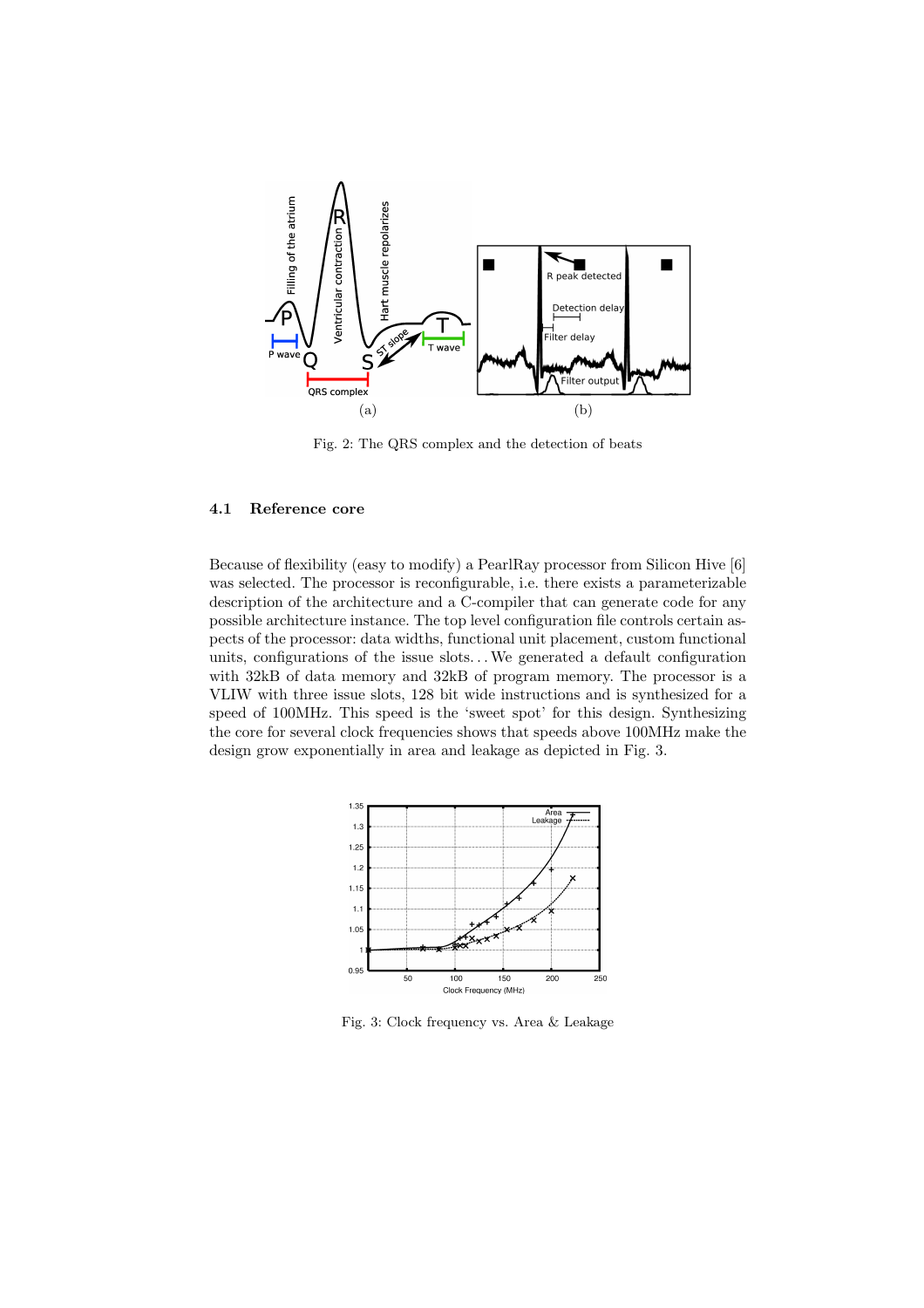The algorithm was optimized by recoding the filters in such a way that their behavior was largely unaffected, when several expensive divisions were replaced by shifts. The PearlRay does not have a hardware divider and relies on a software divider taking 25 cycles per division. After these optimizations the cost of analyzing one sample of ECG data at a 200Hz sampling frequency was 250 cycles, however when a beat is detected this number is higher: 1200 cycles. A detection of a beat occurs only once or twice every second so on average it takes  $198 \cdot 250 + 2 \cdot 1200 = 51900$  cycles per second. If the PearlRay is running at 100MHz the duty cycle is  $51900/100 \cdot 10^6 = 0.05\%$ .

Power figures for the processors, as seen in Table 2, were obtained using Synopsys PrimePower with layout extracted capacitances. As input a vector file from a netlist simulation was used, which was generated using Cadence Ncsim. Simulations were based on the processor netlist after layout on a 90nm CMOS process.

The power dissipation of the PearlRay was analyzed first. Three modes are identified: active, idle and sleep. In active mode the processor is running a program and processing samples. In idle mode the clock is still running. In sleep mode the only dissipation is due to leakage.

Graphically sketched this is visible in Fig. 4. In this diagram the  $x$  axis is the time that elapses, while the  $y$  axis represents the power consumption at that time. The area of the bars represents the energy consumed. The lightest bars represent the active energy, which can vary dependent on the input sample. We also observed this behavior in our ECG software. The middle bar is the idle energy and the darkest block is the ever present leakage energy.



Fig. 4: Causes of power consumption over the time domain

$$
P_{\text{Tot}} = P_{\text{Leak}} + f_{\text{sample}} \bigg( (P_{\text{Act}} \cdot t_{\text{Act} \text{-avg}}) + (P_{\text{idle}} \cdot t_{\text{idle} \text{-avg}}) \bigg)
$$

The ECG application is an example of an algorithm that does not require a large portion of the processing power that a typical DSP offers. The developed processor is optimized for algorithms with a low duty cycle. Table 1 shows the power characteristics of the standard version of the PearlRay, which is used as a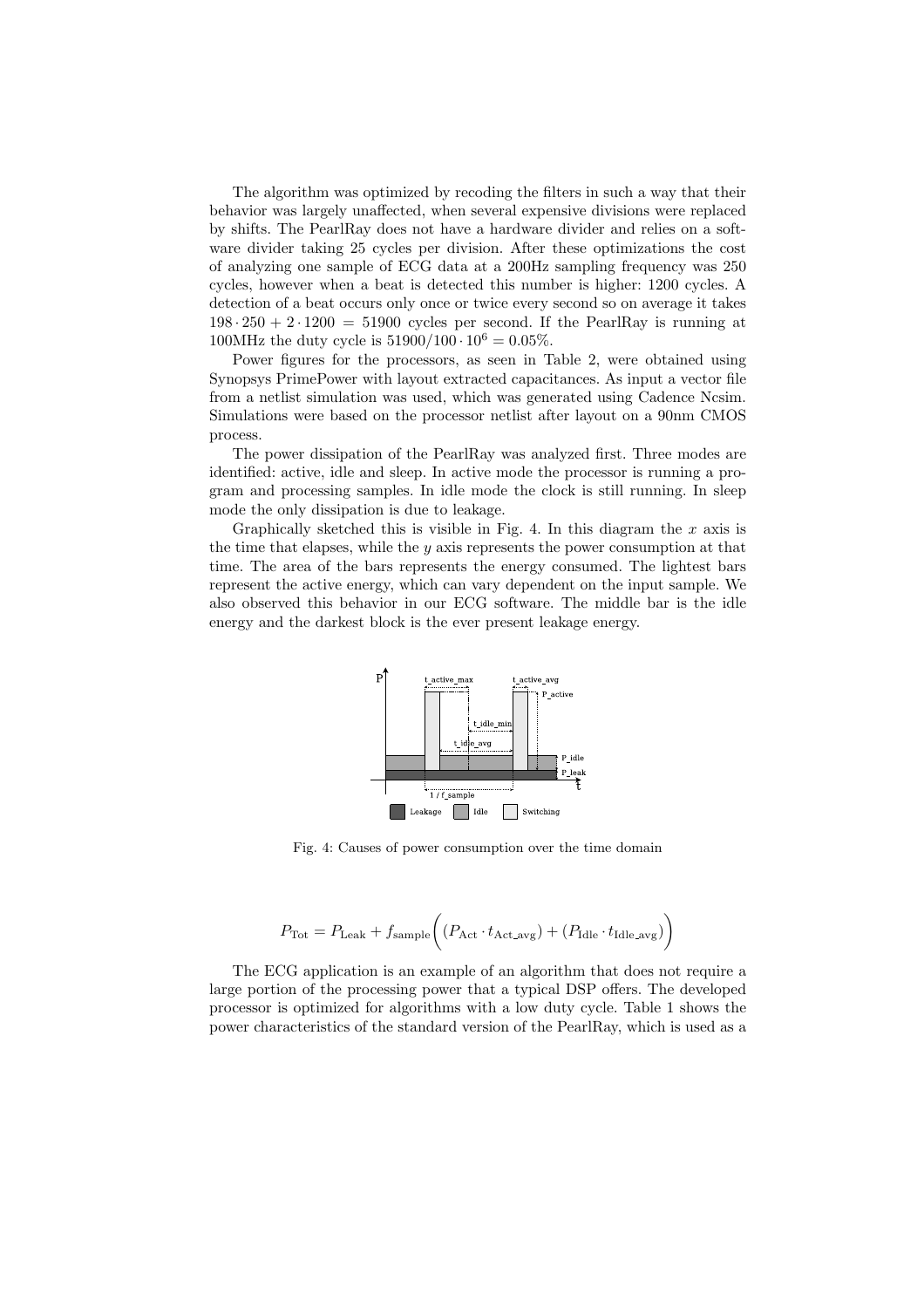reference. At first glance the active power is dominant, but since the processor is only 'active' for a small fraction of the time, the actual energy usage attributed to active mode constitutes only to 0.4% of the total energy consumption. The power used in idle mode is the dominant factor here.

Table 1: Standard version of the PearlRay used as a reference. The last column shows the energy for one input sample and one ECG computation

|                        |                       |                   | Source Power Duration Mean Power |  |  |  |
|------------------------|-----------------------|-------------------|----------------------------------|--|--|--|
|                        | $ $ Active $ $ 6.87mW | 496 <sub>us</sub> | $3.41\,\mathrm{uW}$              |  |  |  |
| Idle                   | $0.76$ mW             | $1s-496us$        | 758uW                            |  |  |  |
| Leak                   | $100\mu W$            | 1s                | $100\mu W$                       |  |  |  |
| Total power $861.4$ uW |                       |                   |                                  |  |  |  |

#### 4.2 Reduce idle mode dissipation

To counter the effects of idle energy we use coarse grained clockgating. The PearlRay reference core was already using fine grained low-level clock gates but the top level clock gate was not implemented. The top level clock gate disconnects the clock from the entire clocktree, meaning that when this gate is open no switching will occur in the processor. As a consequence an external piece of circuitry must revive the processor when this is required. Such a clock gate was very important as shown by the results in Table 3. After this optimization the dominant energy component is leakage (96%).

#### 4.3 Reducing leakage

Now we are faced with dominant leakage power so we analyze in which part of the processor the leakage occurs. Our total leakage is  $100\mu$ W, of which  $50\mu$ W is caused by the data memory,  $40\mu W$  by the program memory and  $10\mu W$  by the processor itself. The large majority of the leakage is in the memories. We tried four things to improve this leakage.

- Reduce the size of that data memory to 2kB. Since the ECG program only requires 1.2kB and 120 bytes of stack this was possible. This reduced the leakage to  $65.6 \mu W$ , a  $34.5\%$  improvement.
- By removing one of the three issue slots in the PearlRay processor and reducing the size of the immediates, the width of the program memory could be reduced from 128b to 64b. Due to the decrease of parallelism the instruction count was increased with 27%, but the instruction width was reduced by 50%, allowing us to reduce the program memory from 32kB to 16kB. This resulted in a reduction of leakage power to 82µW, a 18% improvement.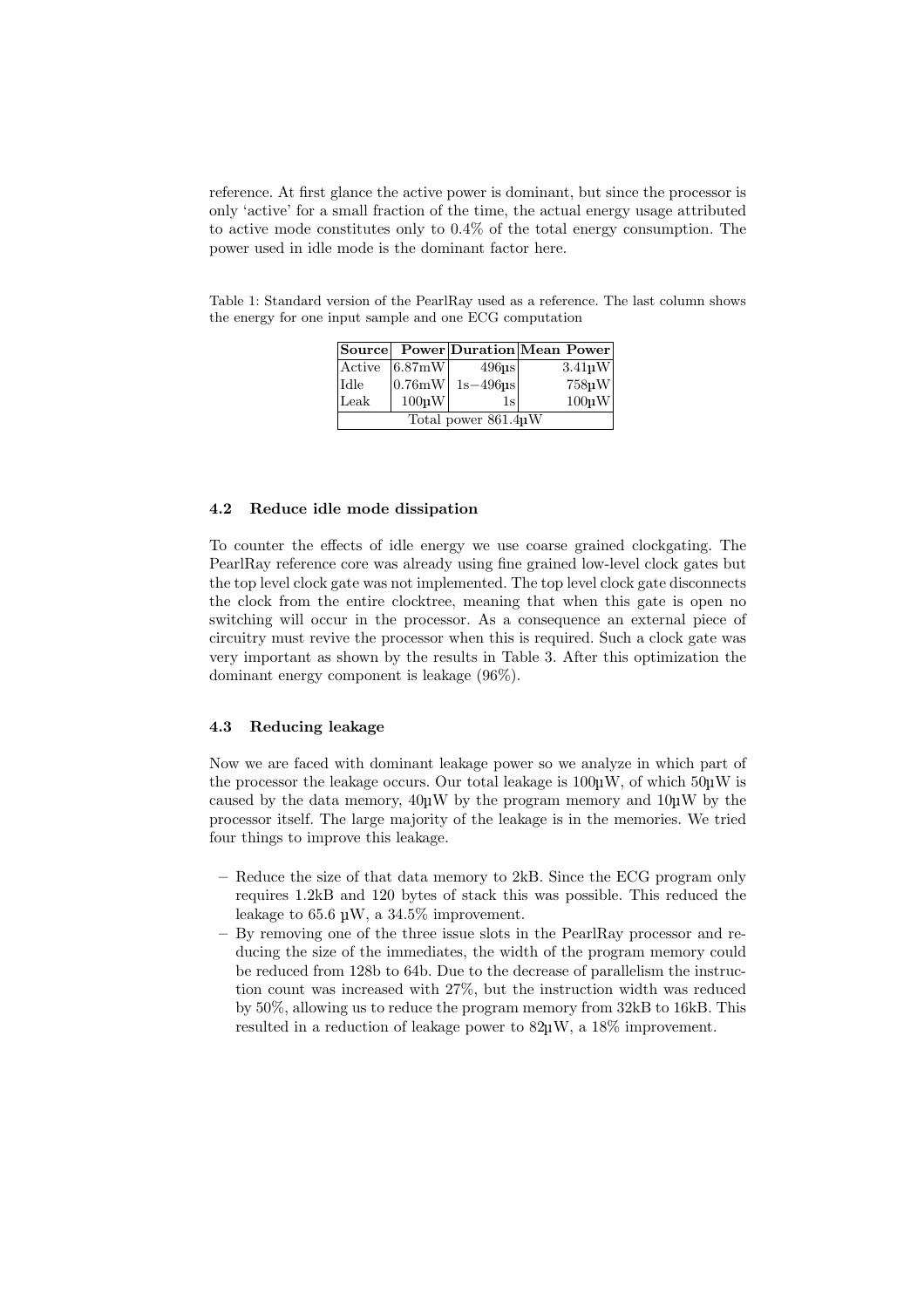Table 2: PrimePower output results for reference PearlRay while active. The coreio contains the data memory.

|                   | P_Switch | $P_$ Int                              | P Leak P Total | %    |
|-------------------|----------|---------------------------------------|----------------|------|
| imec ref          |          | 1.46e-3 5.41e-3 1.00e-4 6.97e-3       |                | 100% |
| core              |          | 9.11e-4 7.78e-4 9.53e-6 1.70e-3 24.4% |                |      |
| dec               |          | 3.86e-5 1.75e-4 2.34e-7 2.13e-4       |                | 3.1% |
| is_I0             |          | 1.00e-4 4.21e-5 9.67e-7 1.44e-4       |                | 2.1% |
| is_I1             |          | 2.71e-4 1.56e-4 2.80e-6 4.30e-4       |                | 6.2% |
| is_I2             |          | 8.96e-5 5.64e-5 9.61e-7 1.47e-4       |                | 2.1% |
| rf I0             |          | 4.69e-5 9.61e-5 1.35e-6 1.44e-4       |                | 2.1% |
| rf I1             |          | 1.03e-4 8.30e-5 2.07e-6 1.88e-4       |                | 2.7% |
| $rf_12$           |          | 3.24e-5 5.32e-5 8.07e-7 8.65e-5       |                | 1.2% |
| coreio            |          | 2.21e-4 1.11e-3 5.01e-5 1.38e-3 19.8% |                |      |
| genI1             |          | 2.69e-6 3.45e-5 7.15e-7 3.79e-5       |                | 0.5% |
| gen <sub>I2</sub> |          | $3.54e-5$ 5.92e-5 2.69e-7 9.49e-5     |                | 1.4% |
| gen <sub>I3</sub> |          | 1.47e-6 6.69e-5 1.38e-6 6.98e-5       |                | 1.0% |
| pmem              |          | 4.14e-5 3.37e-3 3.90e-5 3.45e-3       |                | 49%  |

Table 3: Power results with a top level clockgate installed

|                                        |               |                    | Source Power Duration Mean Power |  |  |  |
|----------------------------------------|---------------|--------------------|----------------------------------|--|--|--|
|                                        | Active 6.87mW | $496\,\mathrm{us}$ | 3.41uW                           |  |  |  |
| Idle                                   | 0W            | $1s-496\,\mu s$    | 0W                               |  |  |  |
| Leak                                   | $100\mu W$    | 1s                 | $100\mu W$                       |  |  |  |
| Total power $103.41\,\mathrm{\upmu W}$ |               |                    |                                  |  |  |  |

- The use of memory modules designed in a technology with a high threshold option ( $\text{High}V_t$ ). This drastically reduces the leakage of the memories. They will become slower but speed was not really a constraint and the memories still operated on 100MHz. Using these memories leakage was reduced to 16.2µW, a 84% improvement.
- Reduce the datapath from 32 bit to 16 bit. As the samples are only 16 bit wide and all operations occur on them, it is optimal to scale the core to this width. This gave a moderate improvement in leakage to  $94.7\mu$ W, or  $5.3\%$ .

When combining these techniques together with floorplan optimizations, the results shown in Table 4 were obtained, which reduced the leakage of the original PearlRay processor to 5.45µW, a 94.5% improvement. Furthermore scaling down the datapath to 16 bit also contributed to reduce the dissipation of the active mode.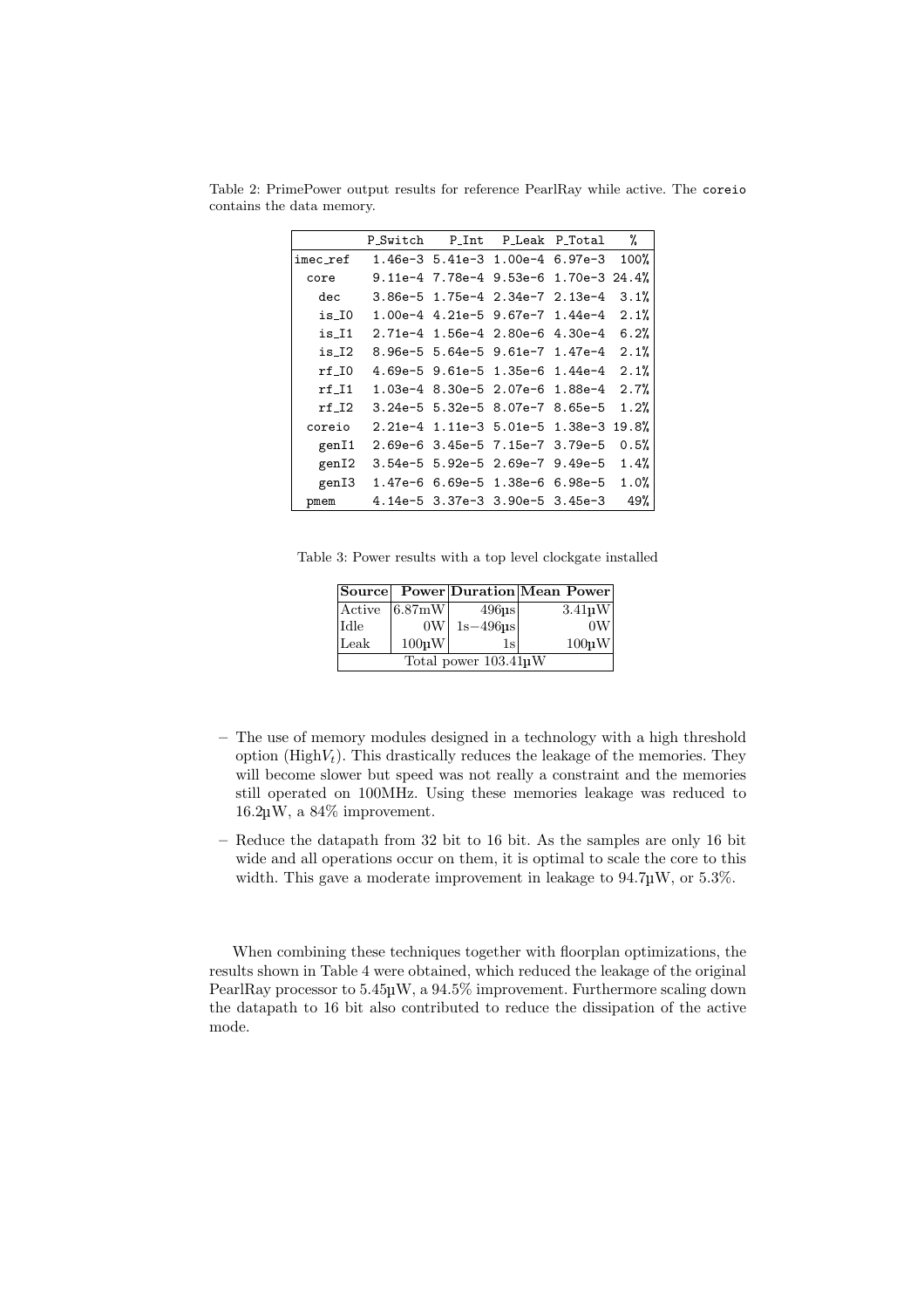Table 4: Power result with anti-leakage techniques combined

|                   |                  |                     | Source Power Duration Mean Power |  |  |  |
|-------------------|------------------|---------------------|----------------------------------|--|--|--|
| Active            | 4.7mW            | $628 \text{µs}$     | $2.95\mu W$                      |  |  |  |
| <b>Idle</b>       | 0W               | $1s-628\,\text{us}$ |                                  |  |  |  |
| Leak              | $5.45 \text{uW}$ | lsl                 | $5.45\mu W$                      |  |  |  |
| Total power 8.4uW |                  |                     |                                  |  |  |  |

## 5 System level optimization

In this section we describe system level optimizations that are a work in progress. We are currently experimenting with power gating and level 2 memories that can be used to save the state and shutdown the core.

#### 5.1 Power down the core

From Table 4 we conclude that the leakage is still dominant. Therefore an interesting option is to power down the core and to save the state to level 2 memory and restore it when the next batch of samples have to be processed. There are positive and negative contributions to the power dissipation. In those circumstances where the final net result is positive this is an interesting option. It means a hierarchical memory subsystem: small level 1 memories with a high number of accesses and larger level 2 memories with a very limited number of accesses. This is similar to a memory hierarchy in computer architectures but optimized for power dissipation instead of performance. Level 2 memory (or part of it) is also used for other purposes, e.g. to collect the samples that arrive while the core is down or to store multiple applications, which are not active simultaneously.

Let's apply this to the ECG example. The state includes not only data (1.2kB) but also the program (16kB). This data is used to retain the state of the filters and for several other variables such as the baseline drift. An important decision is the granularity of switching between modes. If we do this at a sample basis this can become quite expensive. Assuming a low power (level 2) SRAM memory in a 90 nm process and a size of 32kB the cost of an access is  $0.875 \text{ pJ/B}$  and the leakage equals  $2.5 \mu W$ . If the processor is powered down after every sample the cost is 28.8µW, the calculation is detailed in Table 5. This can be improved by grouping the samples in groups of 50, then the cost of saving and restoring is also reduced by a factor 50 which translates into an acceptable level of 3.0µW. This can even be further improved to 0.5 by using a non-volatile memory (flash).

The swapping between level 2 and level 1 memories can be done for complete applications but also for parts of an application. The Pan-Tomkins algorithm for ECG is a good example. As mentioned above it consists of 2 parts: the filtering and the feature extraction. Both parts have similar code size. The filtering is executed for every sample but the feature extraction is executed with a low probability (0.5%), i.e. only when a beat is detected, which is about once per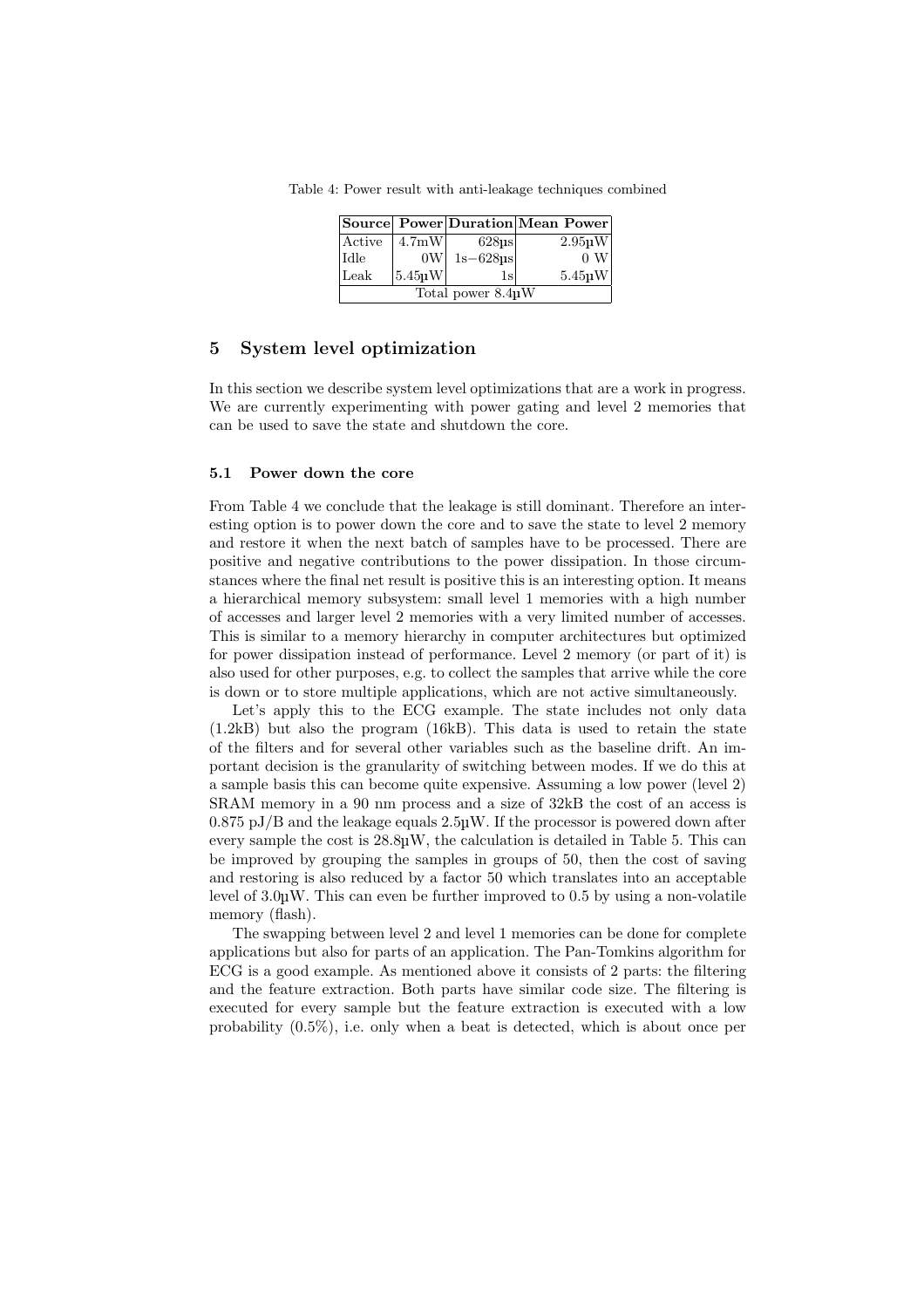second. Therefore it is possible to reduce the level 1 code memory by a factor of 2, which reduces the access energy. The consequence is that the programmer or the compiler must be aware of this, e.g. to insert statements for code swapping.

Table 5: Level 1 to level 2 state save calculation

| Cause Calculation                | Result                                      |                     |  |  |  |  |  |
|----------------------------------|---------------------------------------------|---------------------|--|--|--|--|--|
|                                  | Granularity: 1 sample                       |                     |  |  |  |  |  |
| Leak                             |                                             | $2.5\mu W$          |  |  |  |  |  |
| $R_{pm}^{\phantom{pm}a}$         | $16kB \cdot 8192 \cdot 0.875pJ \cdot 200/s$ | 22.94uW             |  |  |  |  |  |
| $\mathrm{W}_{\mathrm{st}}{}^{b}$ | $1200B \cdot 8 \cdot 0.875pJ \cdot 200/s$   | $1.68\mu W$         |  |  |  |  |  |
| $\mathrm{R_{st}}^c$              | $1200B \cdot 8 \cdot 0.875pJ \cdot 200/s$   | 1.68 <sub>u</sub> W |  |  |  |  |  |
|                                  | Total:                                      | $28.8\mu W$         |  |  |  |  |  |
|                                  | Granularity: 50 samples                     |                     |  |  |  |  |  |
| Leak                             |                                             | $2.5\mu W$          |  |  |  |  |  |
| $\rm R_{\rm pm}$                 | $16kB \cdot 8192 \cdot 0.875pJ \cdot 4/s$   | 0.46uW              |  |  |  |  |  |
| $\rm W_{st}$                     | $1200B \cdot 8 \cdot 0.875pJ \cdot 4/s$     | $0.03\mu W$         |  |  |  |  |  |
| $\rm R_{st}$                     | $1200B \cdot 8 \cdot 0.875pJ \cdot 4/s$     | $0.03\mu W$         |  |  |  |  |  |
|                                  | Total:                                      | $3.02\mu W$         |  |  |  |  |  |

<sup>a</sup> Read program memory

 $\frac{b}{b}$  Write state

 $^c$  Read state

#### 5.2 Results

Table 6 shows a system level overview of the different components of the power consumption in µW. Furthermore the application scope is widened. The first four rows show an ECG application with different assumptions. The first row shows the simple baseline ECG case with 1 channel as discussed above. The second row assumes 3 channels. The next one is again 1 channel but now a more complex algorithm for a more extensive analysis including extra parameters (such as Q&S peaks and average beat rate). The fourth one is the same as the previous one but now for 3 channels. The last two rows show FFT analysis on 1 and 10 channel(s) respectively. The different columns represent the different contributions to the power dissipation in  $\mu$ W. A 90 nm process is assumed. The second column represents the radio power assuming 150 nJ/bit. Columns 3 and 4 are related to the processor and show the dissipation when active and the leakage. The next column shows the dissipation due to state-saving and restoring in a 32 KB level 2 SRAM memory. The last 2 columns show the total dissipation for 2 different scenarios. The last column assumes level 2 memory is used and the processor put in power down mode. The previous column assumes the opposite.

We conclude for various use scenarios different components can have the largest contribution in power consumption. Therefore it is not easy to predict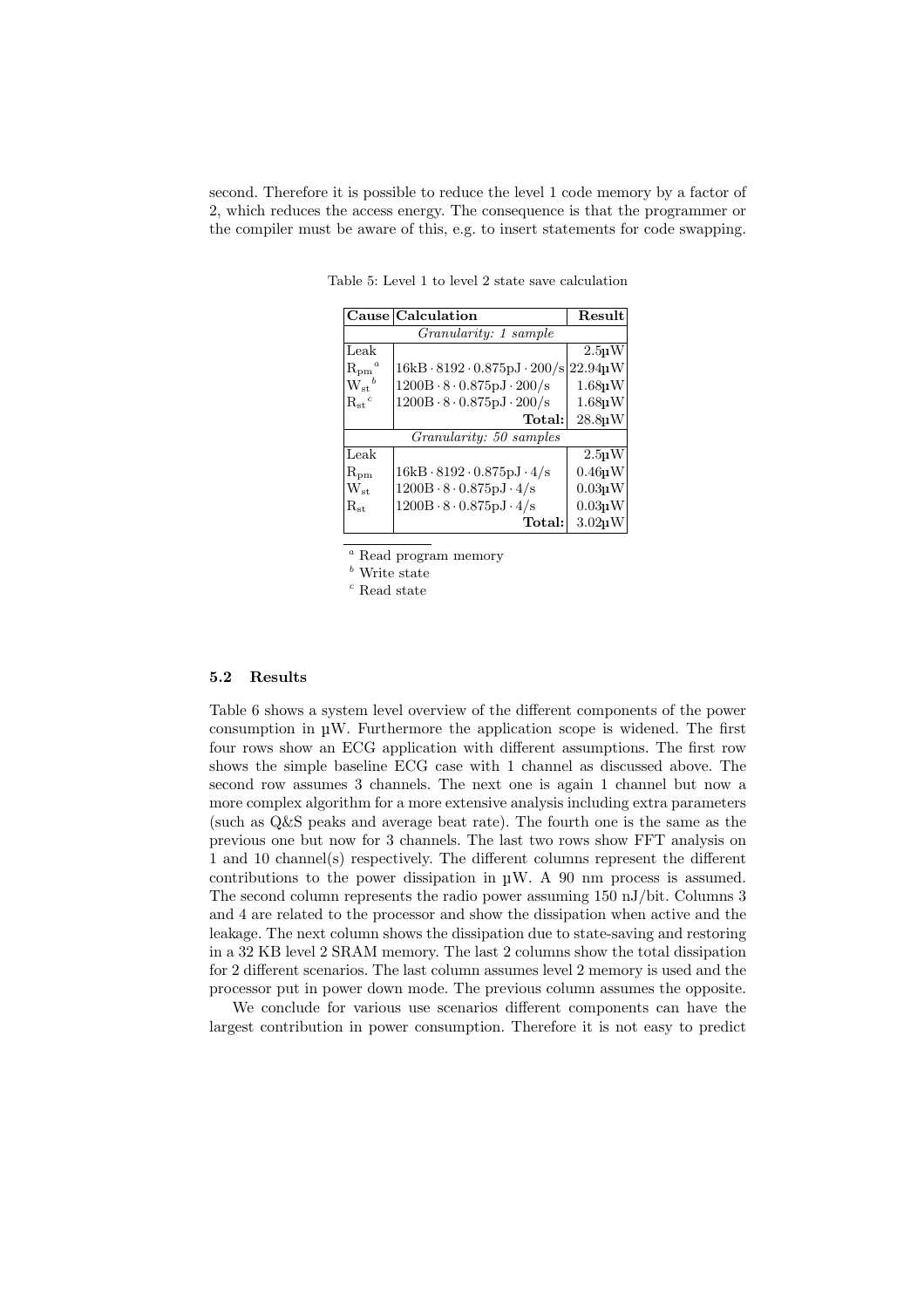and a careful analysis is needed for each situation. The data in Section 4 shows that the average power consumption constraint of 100µW is feasible.

Table 6: Power consumption with different assumptions, all numbers represent micro watts.

|                                                                                                                      | $P_{radio}$                               | $\boldsymbol{P}_{active}$ | $P_{idle}$  | state      | L1<br>$P_{tot}$   | $L1, L2$<br>$P_{tot}$ |
|----------------------------------------------------------------------------------------------------------------------|-------------------------------------------|---------------------------|-------------|------------|-------------------|-----------------------|
| 1ch                                                                                                                  | 4.8                                       | 3.3                       |             |            | 5.5 3.0 13.5 11.0 |                       |
| 3ch                                                                                                                  | 4.8                                       | 9.8                       |             | 5.5 3.1 20 |                   | 17.6                  |
| $1ch+$                                                                                                               | 9.6                                       | $4.6\,$                   |             |            | 5.5 3.3 19.6 17.5 |                       |
| $ 3ch+$                                                                                                              | $ 9.6 \t  13.7   5.5   3.6   28.7   26.8$ |                           |             |            |                   |                       |
| eeg1                                                                                                                 | 2.16 2.1                                  |                           | 5.5 3.0 9.8 |            |                   | 7.3                   |
| $\begin{array}{ c c c c c c c c } \hline \text{eeg10} & 21.6 & 21.3 & 5.5 & 3.0 & 48.4 & 45.9 \\ \hline \end{array}$ |                                           |                           |             |            |                   |                       |

## 6 Conclusion

Power dissipation is the most important constraint for wireless sensor nodes for healthcare applications. This paper describes the different steps in the development of an architecture using a single channel ECG application as an example. It shows that a 100µW solution is feasible.

For minimum power dissipation there is an optimum balance between computation and communication. Transmitting raw data is usually not optimal. A significant reduction in the amount of transmitted bits is obtained via compression or feature extraction. As a consequence the bottleneck shifts towards the DSP. Static as well as dynamic dissipation must be tackled. Both components are reduced by tuning the core to the target domain (application specific instructions, proper memory sizes, etc.) In an optimized architecture the level 1 memories have a limited size due to the high number of accesses in active mode. When the processor is inactive it can be powered down while the state is saved in level 2 memory. This requires that the granularity is carefully chosen. Analyzing different ECG applications it is shown that optimizing the digital processing technology is important.

Therefore this is chosen as the focus of this paper. Using ECG as a driver and adopting a bottleneck-driven step-by-step approach a factor of 100 reduction of power dissipation of the DSP core was measured via simulations. This is a result of the following actions that span the different design levels.

- Algorithm level: optimization and simplification of the code.
- Architecture level: e.g. level 1 memory size reduction by a factor of 2 for instructions and a factor of 16 for data
- Gate level: e.g. clock gating.
- Technology with  $\text{High}V_t$ .